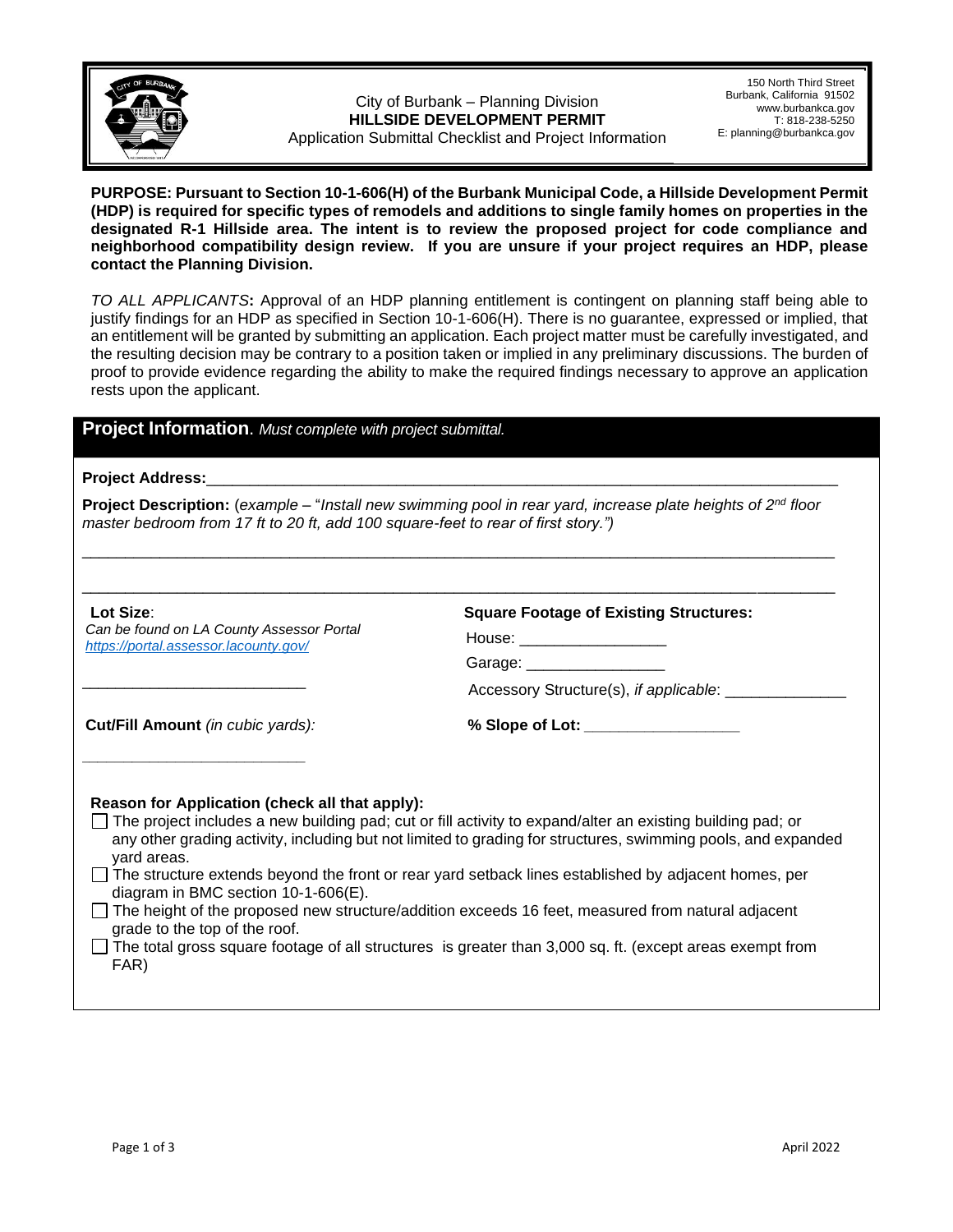## City of Burbank – Planning Division **HILLSIDE DEVELOPMENT PERMIT**  Application Submittal Checklist and Project Information

| Required Submittal Items. Check the boxes to acknowledge the item is included in the submittal package.                                                                                                                                                                                                                                                                                                                                                                                                                                                                                                                                                                                                                                                                                                                                   |
|-------------------------------------------------------------------------------------------------------------------------------------------------------------------------------------------------------------------------------------------------------------------------------------------------------------------------------------------------------------------------------------------------------------------------------------------------------------------------------------------------------------------------------------------------------------------------------------------------------------------------------------------------------------------------------------------------------------------------------------------------------------------------------------------------------------------------------------------|
| Project Application - Completed Single Family Residential permit application with original owner signature.                                                                                                                                                                                                                                                                                                                                                                                                                                                                                                                                                                                                                                                                                                                               |
| Application fee - Payment is required at the time of submittal by credit card or check. Please make all<br>checks payable to "City of Burbank."                                                                                                                                                                                                                                                                                                                                                                                                                                                                                                                                                                                                                                                                                           |
| See Planning webpage for fees: https://www.burbankca.gov/web/community-development/forms-and-fees                                                                                                                                                                                                                                                                                                                                                                                                                                                                                                                                                                                                                                                                                                                                         |
| <b>Project Plans</b><br>1 full-size (24"x36") sets of folded project plans<br>1 reduced size (11"x17") sets of project plans<br>1 electronic set of plans (via USB or CD)<br>All plans shall include:<br>• Site plan, floor plan, demolition plan, FAR diagram, elevations, and building cross-sections to<br>show proposed alterations or new construction, drawn to scale and with adequate dimensions (see<br>handout for Standard Plan Details & General Requirements).<br>Preliminary grading plan if proposed, showing all cut and fill volumes labeled and color-coded as<br>$\bullet$<br>follows: cut areas – brown; fill areas-yellow; natural terrain – green; streets – gray; and building pad<br>areas - white.<br>Topographic site elevation survey showing existing and proposed topography of the site may be<br>$\bullet$ |
| required based on project scope and site conditions.<br>Soils and Geological Reports - If any portion of the site exceeds a 20 percent (20%) slope, OR more than 20,000<br>cubic yards of soil is to be moved, two (2) copies of soils and geological reports are required, including a hydrological<br>investigation. Note: If reports are not required for Planning review, your may still be required to provide during<br>Building plan check review.                                                                                                                                                                                                                                                                                                                                                                                 |
| <b>Photos of Project Site</b> – Provide one (1) set of color photos of the project in hardcopy (either 8.5" x 11" or<br>within project plans) or digitally on USB or CD. Photos should include: all sides of the existing house and each<br>yard area of the property, along with a photo key identifying where each photo is taken from.                                                                                                                                                                                                                                                                                                                                                                                                                                                                                                 |
| Additional Items. The below items will be required during the review of your project. Wait until you receive<br>instructions from your assigned Project Planner before submitting each item.                                                                                                                                                                                                                                                                                                                                                                                                                                                                                                                                                                                                                                              |
| • A View Study, pursuant to BMC Section 10-1-607(D), must be completed for all HDP applications<br>documenting the impacts of the proposed structure(s) on views from adjacent properties. A view study                                                                                                                                                                                                                                                                                                                                                                                                                                                                                                                                                                                                                                   |

- documenting the impacts of the proposed structure(s) on views from adjacent properties**. A view study consists of installed story poles representing the footprint and height of the proposed new house or addition with photographs taken from neighboring properties to properly analyze potential view impacts. Massing models or photosimulations will not be accepted in lieu of a view study. The assigned Project Planner will provide specific direction on how to prepare the view study based on project characteristics and requirements for story pole verification.**
- **Radius Map and Mailing Labels for properties within a 300-foot radius (see "Mailing Label Requirements" Handout for details).**
- **A Project Sign will be required to be posted on-site during the review process. Upon determination of project readiness, the Project Planner will provide the sign template, details, and instructions to you for installation. The owner/applicant is responsible for installing the sign.**